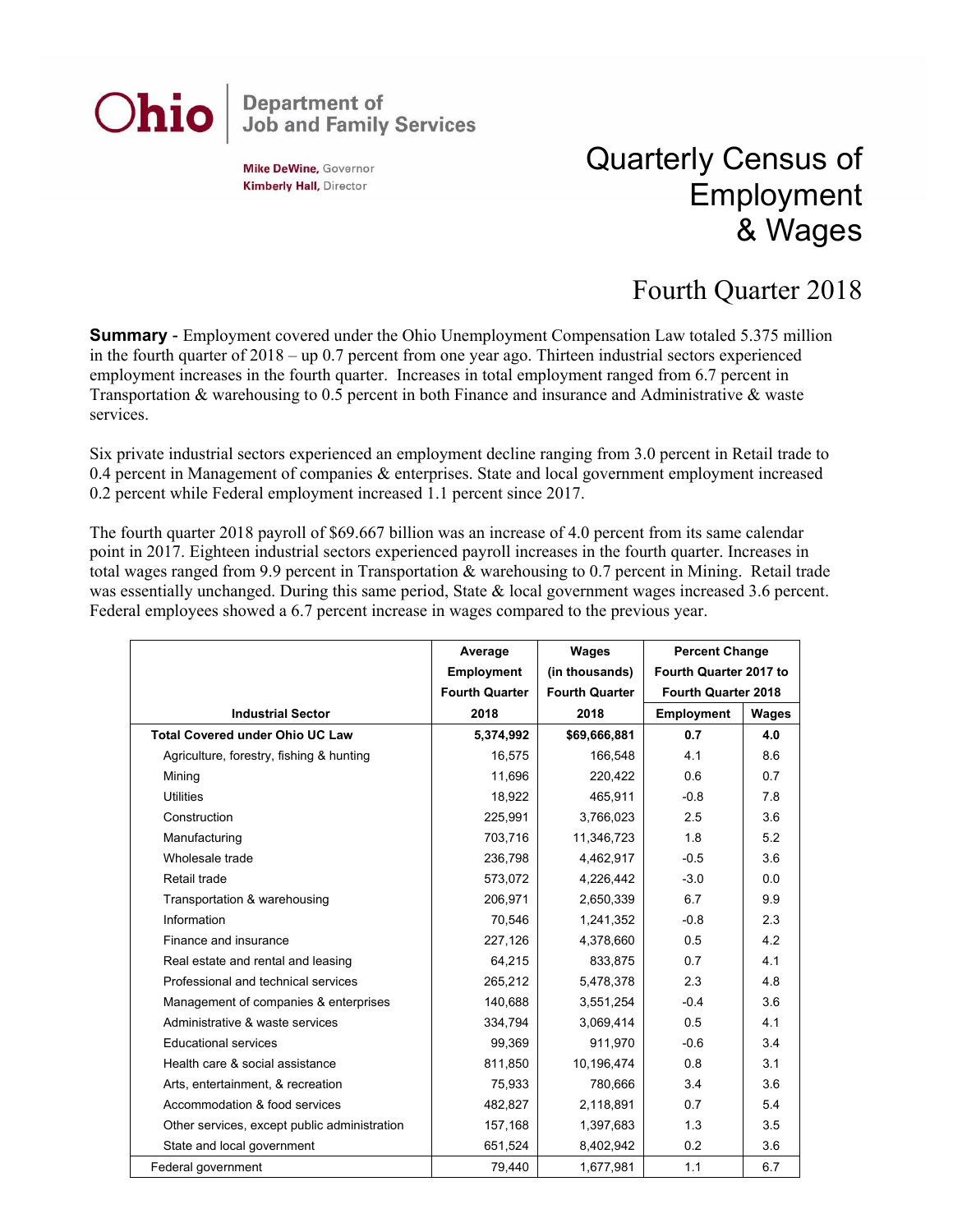Six of Ohio's largest counties experienced employment increases from their fourth quarter 2017 levels. Increases ranged from 1.0 percent in Lucas County to 0.1 percent in both Butler and Summit Counties. Four counties experienced employment decreases ranging from 0.6 percent in Montgomery County to 0.1 percent in Mahoning County.

All ten of Ohio's largest counties experienced payroll increases since 2017. Payroll gains ranged from 6.2 percent in Hamilton County to 1.8 percent in Stark County.

|                                        | Average               | Wages                 | <b>Percent Change</b>      |       |
|----------------------------------------|-----------------------|-----------------------|----------------------------|-------|
|                                        | <b>Employment</b>     | (in thousands)        | Fourth Quarter 2017 to     |       |
|                                        | <b>Fourth Quarter</b> | <b>Fourth Quarter</b> | <b>Fourth Quarter 2018</b> |       |
| <b>Industrial Sector</b>               | 2018                  | 2018                  | <b>Employment</b>          | Wages |
| <b>Total Covered under Ohio UC Law</b> | 5,374,992             | \$69,666,881          | 0.7                        | 4.0   |
| <b>Butler</b>                          | 156,856               | \$1,957,326           | 0.1                        | 3.2   |
| Cuyahoga                               | 715,360               | \$10,539,871          | 0.9                        | 2.4   |
| Franklin                               | 755,429               | \$10,610,108          | 0.4                        | 4.0   |
| Hamilton                               | 514,694               | \$8,100,118           | 0.9                        | 6.2   |
| Lorain                                 | 97,456                | \$1,075,941           | $-0.3$                     | 3.7   |
| Lucas                                  | 209,955               | \$2,552,538           | 1.0                        | 3.0   |
| Mahoning                               | 96,717                | \$993,736             | $-0.1$                     | 2.8   |
| Montgomery                             | 251,606               | \$3,084,031           | $-0.6$                     | 3.0   |
| Stark                                  | 160,112               | \$1,763,505           | $-0.2$                     | 1.8   |
| Summit                                 | 267,381               | \$3,455,029           | 0.1                        | 3.7   |
| All other counties                     | 2,149,426             | \$25,534,678          | 1.0                        | 4.5   |

The chart that follows presents the percentage of Ohio covered employment in each of the ten largest counties and all other counties combined. Ten of Ohio's 88 counties account for more than 60 percent of the state's covered employment.



## **Percentage of Fourth Quarter 2018 Employment - Ten Largest Counties**